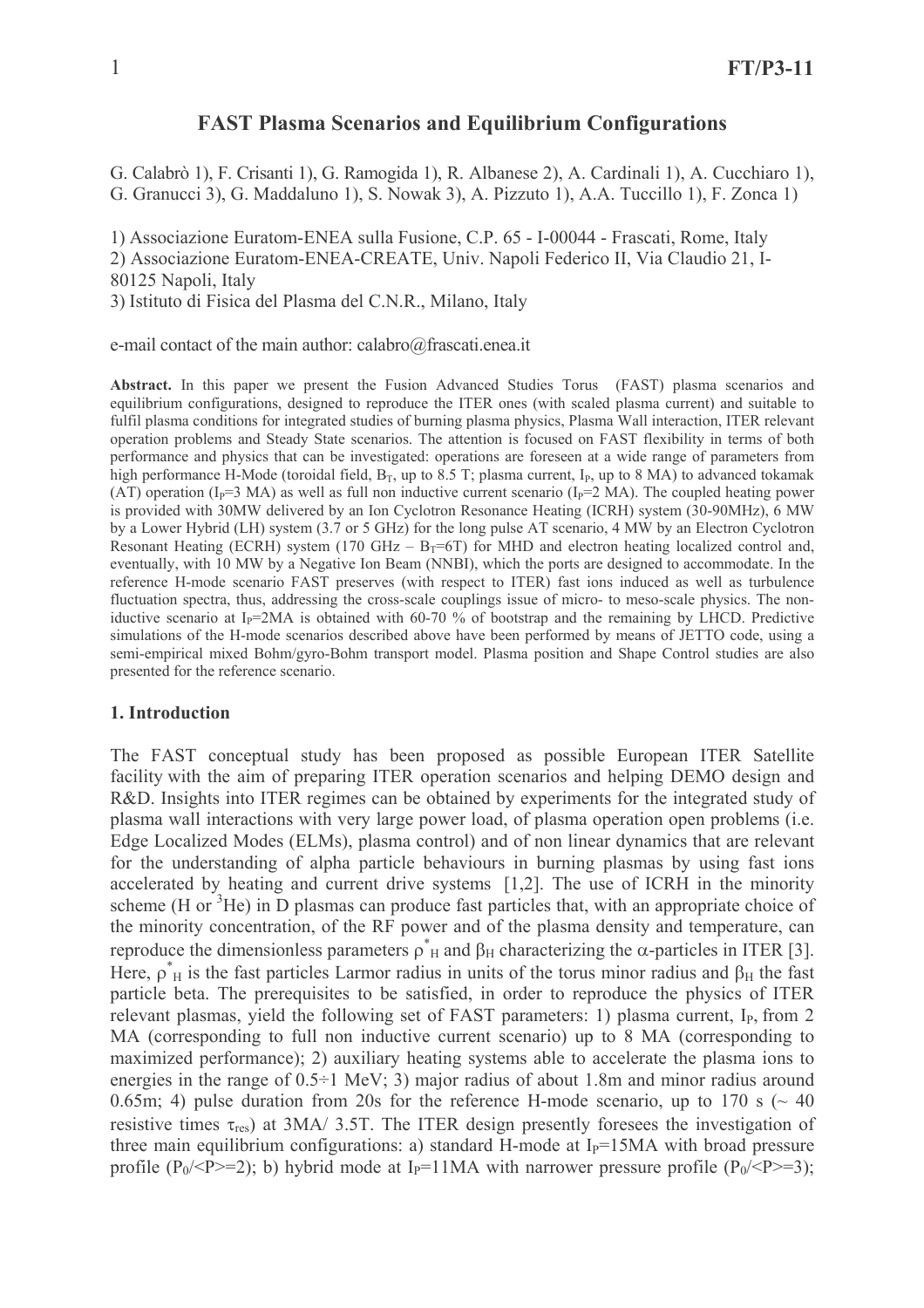c) Advanced Tokamak (AT) scenario at I<sub>p</sub>=9MA with peaked pressure profile (P<sub>0</sub>/<P>=4). FAST equilibrium configurations have been designed in order to reproduce those of ITER with scaled plasma current, but still suitable to fulfil plasma conditions for studying operation problems, plasma wall interaction and burning plasma physics issues in an integrated framework. An overview of some of the possible achievable configurations is given in Table  $\mathbf{I}$ 

| <b>FAST</b>                                 | H-mode<br>reference | H-mode<br>extreme | <b>Hybrid</b>  | AT            | AT2        | АT<br><b>Full NICD</b> |
|---------------------------------------------|---------------------|-------------------|----------------|---------------|------------|------------------------|
| $I_{p}$ (MA)                                | 6.5                 | 8                 | 5              | 3             | 3          | 2                      |
| $q_{95}$                                    | 3                   | 2.67              | $\overline{4}$ | 5             | 3          | 5                      |
| $B_T(T)$                                    | 7.5                 | 8.5               | 7.5            | 6             | 3.5        | 3.5                    |
| $H_{98}$                                    | 1                   |                   | 1.3            | 1.5           | 1.5        | 1.5                    |
| $\langle n_{20} \rangle$ (m <sup>-3</sup> ) | $\overline{2}$      | 5                 | 3              | 1.2           | 1.1        |                        |
| $P_{th H}$ (MW)                             | $14 \div 18$        | $22 \div 35$      | $18 \div 23$   | $8.5 \div 12$ | $5 \div 7$ | $5 \div 7$             |
| $\beta_{\rm N}$                             | 1.3                 | 1.8               | 2.0            | 1.9           | 3.2        | 3.4                    |
| $\tau_{\rm E}$ (s)                          | 0.4                 | 0.65              | 0.5            | 0.25          | 0.18       | 0.13                   |
| $\tau_{res}(s)$                             | 5.5                 | 5                 | 3              | 3             | $5 \div 6$ | $2 \div 5$             |
| $T_0$ (keV)                                 | 13.0                | 9.0               | 8.5            | 13            | 13         | 7.5                    |
| Q                                           | 0.65                | 2.5               | 0.9            | 0.19          | 0.14       | 0.06                   |
| $t_{discharge}$ (s)                         | 20                  | 10                | 20             | 70            | 170        | 170                    |
| $t_{\text{flat-top}}$ (s)                   | 13                  | 2                 | 15             | 60            | 160        | 160                    |
| $I_{NI}/I_{p}$ (%)                          | 15                  | 15                | 30             | 60            | 80         | 100                    |
| $P_{ADD}(MW)$                               | 30                  | 40                | 30             | 30            | 40         | 40                     |

#### TABLE I · FAST PLASMA PARAMETERS

For the H-Mode scenarios two possible cases have been considered. In the reference H-mode scenario (conceived for the extensive integrated studies)  $\rho_{H}^{*} = 2.6 \cdot 10^{-2}$ ,  $\beta_{H} = 0.7\%$  and  $v^{*} =$ 5.3.10<sup>-2</sup> ( $\rho^*$ <sub>H, ITER</sub> = 2.5.10<sup>-2</sup>,  $\beta$ <sub>H, ITER</sub> = 1.1% and  $v^*$ <sub>ITER</sub> = 9.10<sup>-2</sup>). Here  $v^*$  is the plasma collisionality. The hybrid scenario would allow

to reach an equivalent Q of about 1 at  $\beta_N = 2$  and considering an  $n/n_{\rm GW}=0.8$ , enhanced confinement factor of  $1.3*H_{98}$ , meanwhile. For AT scenarios, we considered three quite different cases. A moderate  $\beta_N$  (~2) case, with large  $B_T$  (6T) with I<sub>p</sub>=3MA and  $q_{95}$ =5; a case with  $\beta_N$  (~3.2), B<sub>T</sub>=3.5T, I<sub>P</sub>=3MA and  $q_{95}=3$ larger than the MHD limit; and a case with very large bootstrap fraction and complete noninductive driven plasma current  $(I_P=2MA)$ , with  $B_T=3.5T$ ,  $q_{95}=5$  and  $\beta_N \sim 3.4$ . In all these cases, the discharge duration is much longer than the resistive current diffusion time (up to 40 times) longer). The heating power in all cases is assumed to be the 30MW, provided by the



FIG. 1. FAST H-mode equilibrium.

ICRH system for the more standard cases, and 40 MW for the most extreme scenarios. In particular for the AT cases, the 10 extra MW are provided by the LH (6MW) plus the ECRH (4MW, second harmonic) systems. For the extreme H mode scenario,  $I_P = 8MA$  and  $B_T = 8.5T$  $(q_{95} \sim 2.7, Q=2.5)$ , an additional 10MW NNBI has been assumed. In all cases the configuration has been designed to have always the same geometrical plasma features (see Fig. 1):  $R=1.82$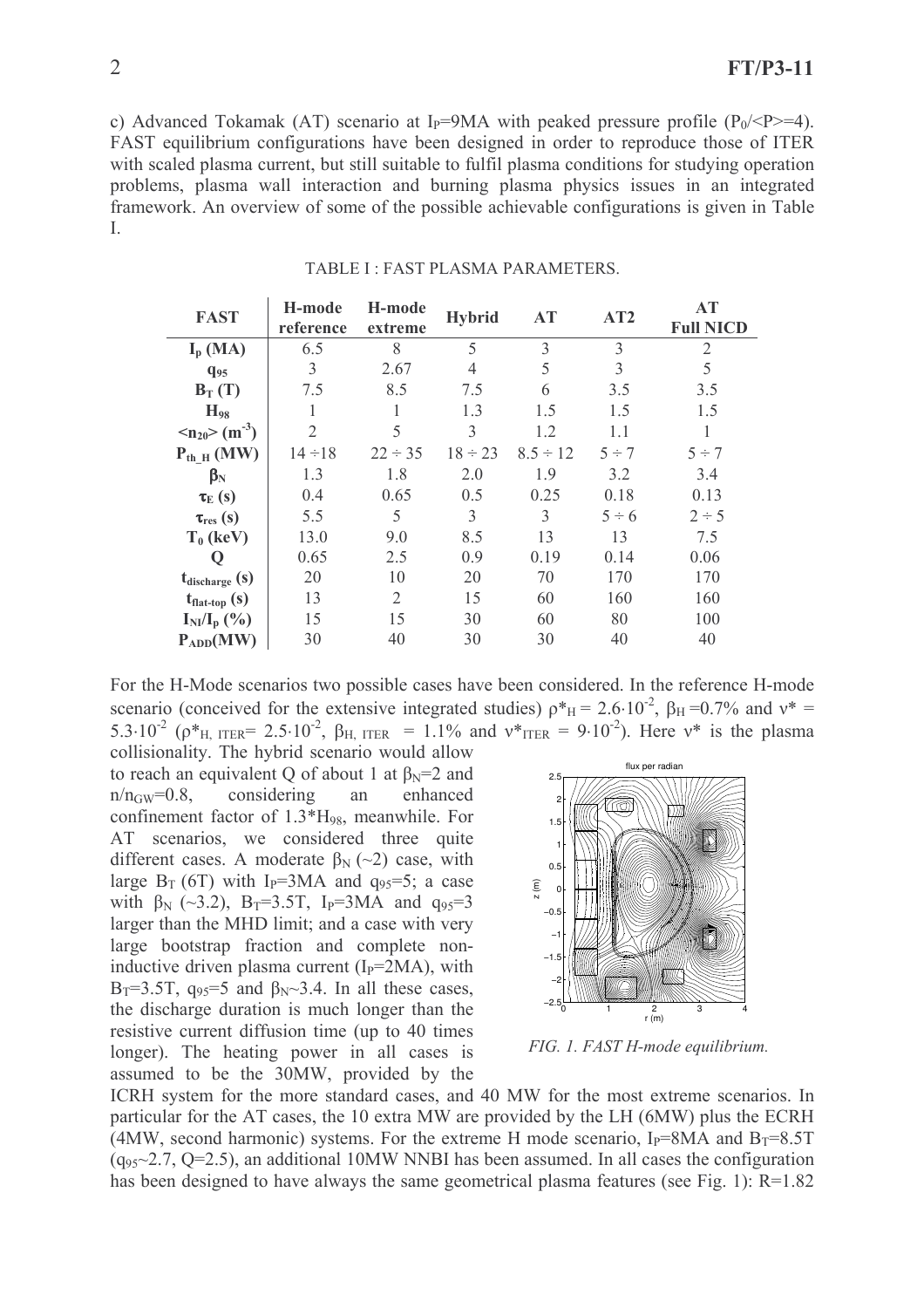m, a=0.64 m, k=1.7,  $\&$  =0.4. Helium gas at 30K is used for cooling the copper toroidal and poloidal magnets. The discharge duration is limited by the adiabatic heating of the toroidal field coils [4].

### 2. FAST equilibrium configuration

Coils position (Fig. 2) and size have been optimized with the constrains to minimize magnetic energy, to have sufficient flux to achieve and control selected plasma scenarios and to have a



FIG. 2. FAST exapolar field null region during the plasma breakdown.

good field null during the plasma break-down. This is also shown in Fig. 2, where  $B_p/B_T < 2 \times 10^{-4}$ in the very large central exapolar region even at low field, i.e.  $B_T = 4T$ . The toroidal electric field for the break-down has been imposed to be 2V/m for a time lasting at least 40ms. The poloidal circuit has been designed to provide the necessary flux  $(\sim]35$  Wb stored) and to build-up the X-point configuration for the reference scenario with  $I<sub>P</sub>=6.5MA$ ; here the discharge lasts around 20s and the X-point configuration is sustained (at low and/or high beta) for  $\sim$ 13s (much longer than the plasma resistive time), see Sec. 3. The central solenoid (CS) column is split in 6 different coils to allow the largest plasma shaping flexibility. For the same reason, a large number of power supplies have been foreseen, as described in [4]. A large

toroidal field ripple is not acceptable in ITER like experiment: it could lead to significant losses of high-energy particles with unpleasant peaking in the heat loads on the First Wall (FW), and/or it could have some negative implication in the H mode quality. To limit the toroidal field (TF) magnet ripple within acceptable values, ferromagnetic inserts have been used. A detailed 3-D evaluation of the TF ripple (TFR) in the whole region inside the vacuum vessel (VV) has been performed [5]. A whole 20° toroidal sector of FAST has been modeled with cyclic symmetry as boundary conditions. Without ferromagnetic inserts, the TFR value exceeds 2% in the outboard plasma region near the equatorial plane. The ferromagnetic inserts are located inside the outboard area of the VV, in correspondence of the TF coils (TFCs). Ripple at the plasma boundary (near the equatorial port) has been reduced from 2% to 0.3% with optimized Fe inserts. A new approach, based on the insertion of active coils between TFCs and the plasma, has been extensively investigated for ITER and FAST devices [5]. This active system would allow reducing TFR to values even smaller than that with the Fe inserts, with the advantage to improve the machine flexibility, by the possibility to perform experiments modulating the toroidal ripple. All the analyses have been carried out with 2D and 3D electromagnetic Ansoft Maxwell FEM code and showed the possibility of reducing the maximum TFR for FAST at the plasma boundary well below 0.3% by using active coils, fed with a current lower than  $\sim$ (-1/14) of the TFC current, located just in front of the central part of the outer TFCs. All plasma equilibria satisfy the following constraints: a) minimum distance of 0.03m between plasma and first wall to avoid interaction between plasma and main chamber (this value results from multiplying  $3\lambda_p$ , with  $\lambda_p$  the power flux e-folding length assumed to be  $0.005$  m on the outer equatorial plane [6], by a factor of 2, taking account for uncertainties in the  $\lambda_p$  estimation; b) maximum current density in the poloidal field coils transiently around 32MA/m<sup>2</sup>. Within these constraints, sufficient flexibility is maintained to allow different plasma shapes. In the divertor region enough space to vary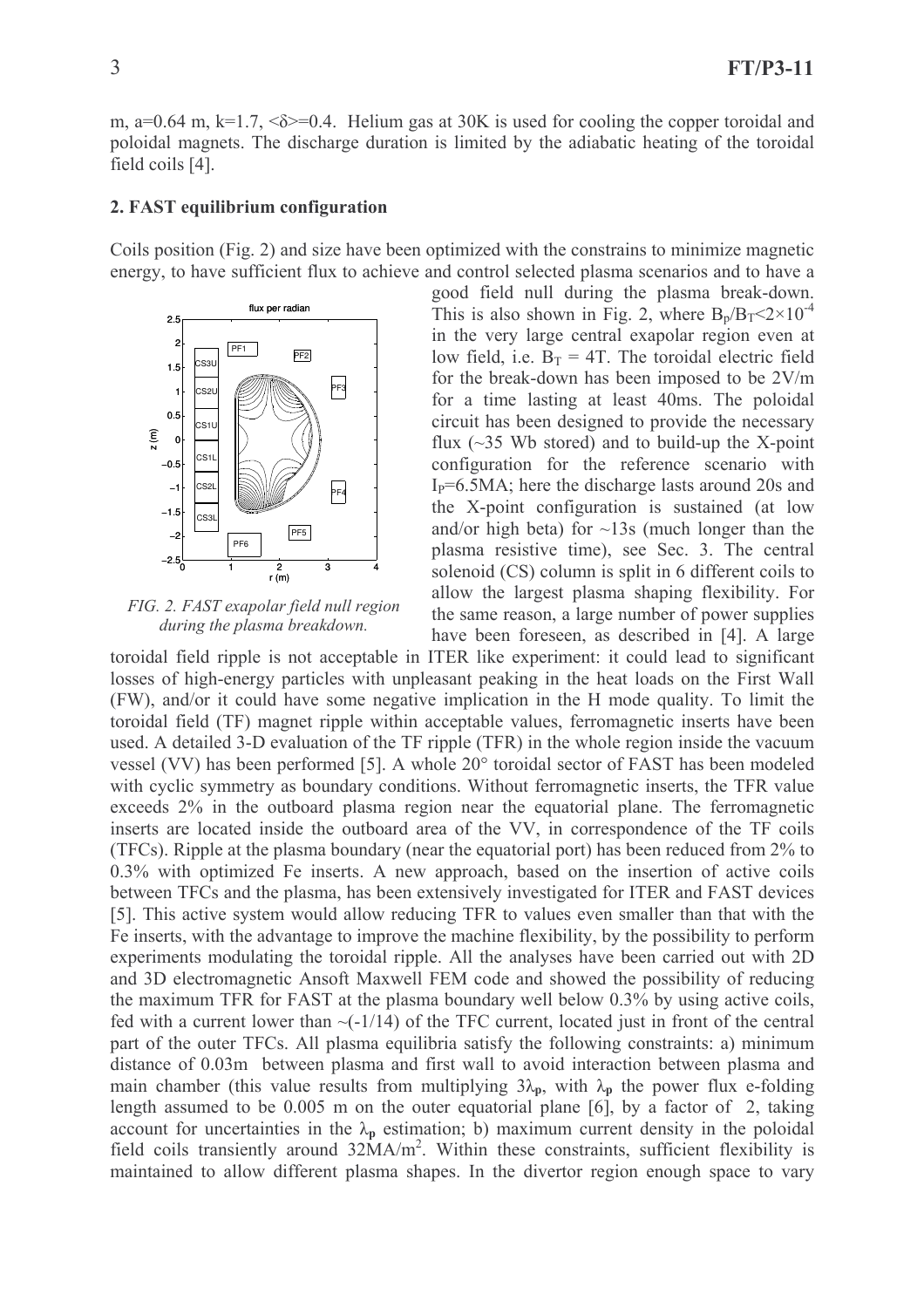substantially the plasma triangularity, to allow strike point sweeping and to have an efficient pumping capability, it has been allocated. The FAST divertor concept is thoroughly described in [4]. Tungsten (W) has been chosen as divertor plate material, however the full divertor can be removed by remote handling to allow tests of more advanced divertor concepts (in view of DEMO) as a divertor based on Liquid Lithium (L-Li). The crucial aspects of thermal loads on the divertor plates and of core plasma purity for the proposed scenarios are discussed in [6], where a slight increasing of the density  $(\leq n \geq 1.3.10^{20} \text{m}^{-3})$  it is proposed for the full NICD scenario in order to attain the acceptable  $Z_{\text{eff}}$  value of 1.5.

### 3. H-mode scenarios

The time evolution of coil currents, along with plasma geometrical and physical parameters guaranteeing the sequence of plasma shapes during a pulse, defines a tokamak scenario. The

scenario is usually constructed from a finite number of plasma equilibria computed by MHD codes, which determine plasma geometry and current density distribution satisfying force balance in the externally imposed magnetic field. The main parameters of the reference Hmode equilibrium, obtained by using MAXFEA in combination with FIXFREE code, are reported in Table 2. Meanwhile, the time evolution of equilibrium configurations is shown in Fig. 3, whereas the time evolution of

| <b>TABLE 2: MAIN PARAMETERS OF</b> |  |  |  |  |  |
|------------------------------------|--|--|--|--|--|
| THE REFERENCE H-MODE               |  |  |  |  |  |
| <b>EQUILIBRIUM</b>                 |  |  |  |  |  |
|                                    |  |  |  |  |  |

| $I_{P}$ (MA)             | 6.5          |
|--------------------------|--------------|
| $\beta_{\rm N}$          | 13           |
| $P_0$ /< $P>$            | 2.35         |
| $q_{95}$                 | $\mathbf{R}$ |
| <b>q</b> <sub>axis</sub> | 1.09         |
| Volume $(m^3)$           | 22.8         |
|                          |              |

the poloidal circuit currents that have been used to achieve the described equilibrium is reported in Fig. 4.



FIG. 3. Time evolution of FAST Hmode equilibrium configurations

FIG. 4. FAST reference H-mode: PFCs currents evolution.

In this scenario CS2U=CS2L and CS1U=CS1L. After the breakdown, the plasma current rises up to  $I_p = 2.0MA$  in  $\Delta t = 1.5s$ ; during this phase, the plasma evolves with a circular shape. Between t=1.5s and t=2.5s the plasma current reaches  $I<sub>P</sub>$  =3MA, without achieving the Xpoint, but evolving in shape. Eventually, at t=4.5s the final plasma shape is achieved with I<sub>p</sub>=4.5MA. Between t=4.5s and t=7s, the plasma current achieves his target value I<sub>p</sub> = 6.5MA, while  $\beta_N$  remains very low. At t=7.5, full additional heating is assumed, causing an increase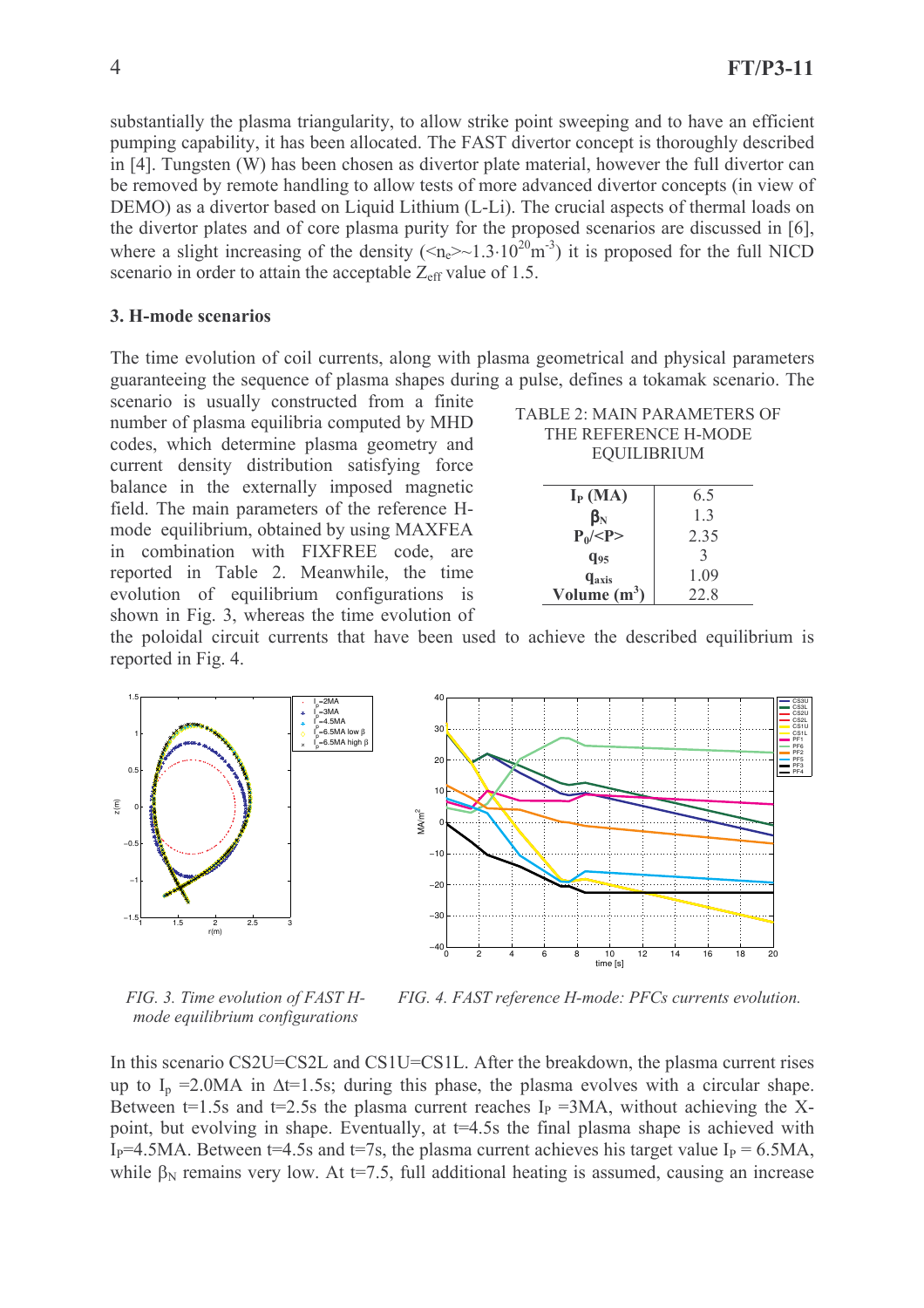of the internal kinetic energy on a time scale longer than the plasma energy confinement time. Since it is foreseen to adopt a plasma control technique like the Extreme Shape Controller (XSC) used in JET [9], during this strong B increase the plasma boundary is assumed to remain fixed. After t=8.5s, everything is assumed to remain fixed up to the end of the current plateau at t=20s. This yields an experimental flat-top of about 11.5s ( $\sim$ 2  $\tau_{res}$ ) at the maximum  $\beta_{N}$  (~1.3) and a plasma current flat-top of approximately 13s. For this scenario, aiming to determine the behavior and to study the transport and confinement of fast  $(\sim 1 \text{ MeV})$  ions produced by 30 MW  ${}^{3}$ He (~1%) minority ICRH [2], the plasma parameters obtained above have been fully validated by means of JETTO code, using a semi-empirical mixed Bohm/gvro-Bohm transport model [10]. Thermalization of these fast particles is also providing bulk plasma electron and ion collisional heating. Several iterations between JETTO and TORIC code simulations, in combination with the SSQLFP code (which solves the quasilinear Fokker-Planck equation in 2D velocity space) to deal with the coupled problem of propagation and quasi-linear absorption of ICRH, have allowed to consistently evaluate the dynamic scenario evolution [3]. The electron and ion temperature profiles obtained during the high  $\beta$  phase are shown in Fig. 5, while the plasma current density and safety factor profiles are plotted in Fig. 6.





FIG. 5. Predictive JETTO simulations: electron  $(T_e)$  and ion temperature  $(T_i)$  profiles during the high  $\beta$  phase

FIG. 6. Predictive JETTO simulations: plasma current density  $J_p$  and safety factor q profiles during the high  $\beta$  phase

The central ion and electron temperatures are not the same, despite the strong coupling due to the relatively high density  $(\langle n_e \rangle \sim 2.10^{20} \text{m}^{-3})$ , as a consequence of the dominant electron heating, which characterizes operation scenarios of relevance to burning plasmas. The behaviour of fast ions produced by ICRH has been simulated with the hybrid MHDgyrokinetic code HMGC [11,12], investigating linear and nonlinear dynamics of Alfvén modes excited by the supra-thermal particle tails and the corresponding fast ion transport [3, 13]. Energetic particle density, perpendicular and parallel temperatures profiles, previously obtained by the combined use of JETTO and TORIC-SSOLFP codes, have been used as input for HMGC. Preliminary results on fast particles behaviours confirm that the Alfvén fluctuation spectrum in FAST will be dominated, as in ITER, by a dense spectrum of modes with characteristic frequencies and radial locations [14,15,16]. The FAST mode number and frequency spectra (normalized to the Alfvén frequency) being self-similar to those of ITER can reproduce both Alfvén Eigenmode (AE) as well as Energetic Particle Mode (EPM) dynamics [14,15,16]. Edge Localized Modes (ELMs) are one of the major "concerns" intrinsically connected with the "standard" H-mode scenario in FAST as in ITER. Since the FAST reference scenarios rely on good quality  $(H_{98}=1)$  H-modes, it is natural to expect that in FAST there will be a noticeable ELM activity. Within this scenario, FAST will operate with plasma edge conditions very close to those of ITER, with simultaneously low edge collisionality ( $v*_{\text{Ped}}$ ~1.5·10<sup>-1</sup>) and very high edge plasma density ( $n_{\text{ePED}}$ ~1.5·10<sup>20</sup>m<sup>-3</sup>). Under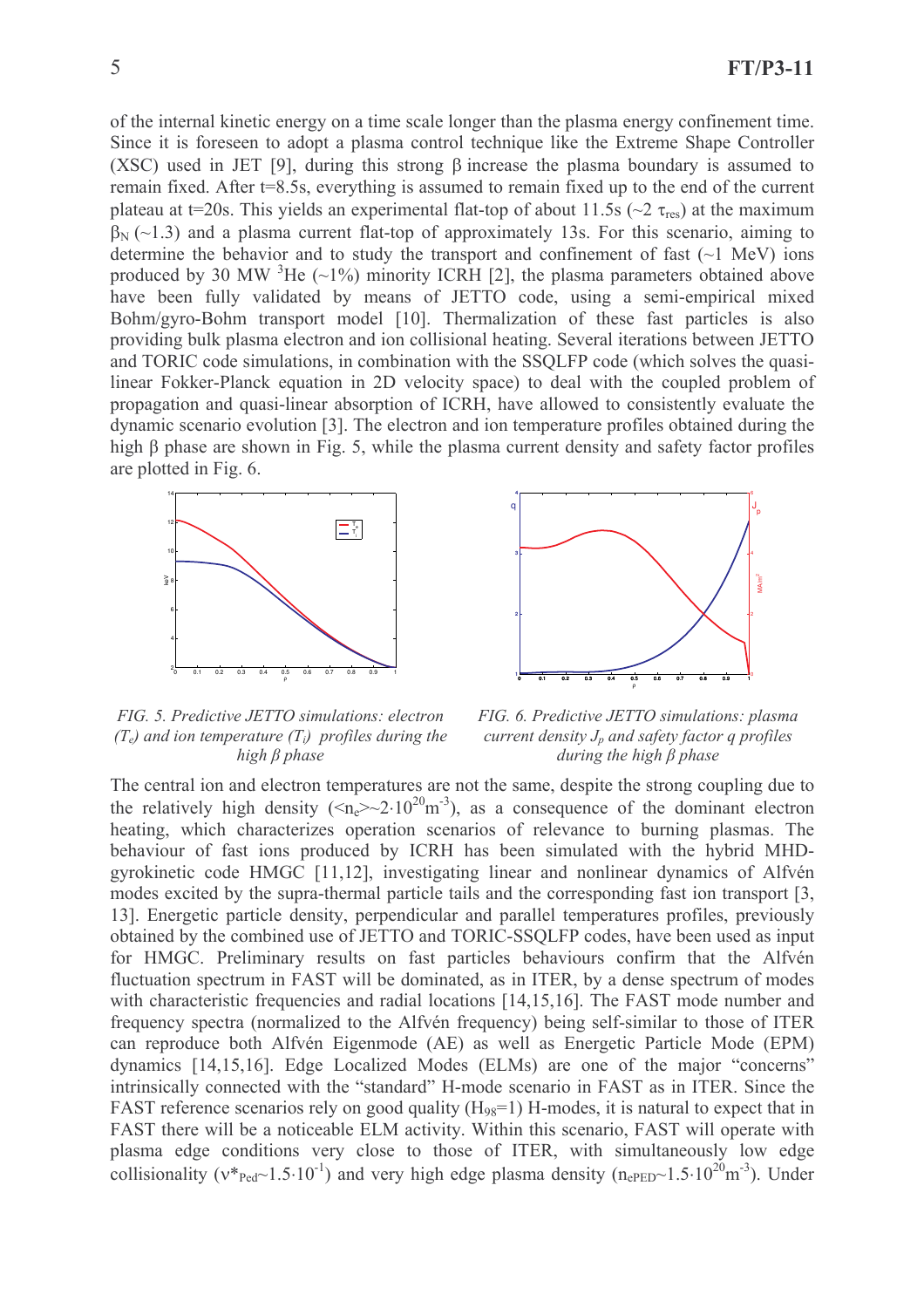these conditions, ELMs of comparable size with that of tolerable ITER ELMs  $(\sim 1.5MJ$  are foreseen [6]. A transient ( $\tau_E \sim 0.3 \tau_{flat\_top} << \tau_{res} \sim 5s$ ) H-mode scenario at I<sub>P</sub>=8MA and B<sub>T</sub>=8.5T  $(q\sim 2.5, Q=2.5)$  has also been studied, yielding the highest achievable performance by assuming an additional 10MW NNBI power input. In this scenario, the plasma density has been assumed close the Greenwald limit  $(n_e \sim 5.10^{20} \text{m}^{-3} \sim 0.8 \text{ n}_{eGW})$ ; under these conditions, strong electron-ion coupling is foreseen, vielding  $T_e \approx T_i$ .

### 4. AT scenarios

Three different AT scenarios have been considered: AT with moderate  $\beta_N$  (~2) and large toroidal field (B<sub>T</sub>=6T), with I<sub>P</sub>=3MA and  $q_{95}$ =5; AT2 with  $\beta_N$  (~3.2) larger than the 4 $\cdot l_i$  MHD stability, at lower toroidal field (B<sub>T</sub>=3.5T), with I<sub>P</sub>=3MA and  $q_{95}$ =3; and a case with fully non-inductive plasma current (Ip=2MA) at large  $\beta_N$  (~3.4), with B<sub>T</sub>=3.5T and q95=5. In this latter case, a bootstrap fraction of about 60-70% is foreseen, while the remaining current will be driven by an LH system (5GHz), capable of driving 30-40% of the plasma current. For all cases, the plasma boundary shape is essentially the same as that shown in Fig. 1 for the reference H-mode scenario, whereas the q profile is assumed to be slightly reversed, with qaxis >2 and  $q_{min}$ <2 (at around half radius) and a peaked pressure profile ( $P_0$ /<P>  $\sim$ 3.5), as expected in advanced tokamak scenarios. For the first two scenarios, in non-full current drive (assuming a residual loop voltage of about  $60 \div 100$  mV), the poloidal circuit can easily sustain the discharge for a long time ( $t_{flat-top} \sim 60s$  in AT and  $t_{flat-top} \sim 160s$  in AT2 scenarios). Of course, also in the fully non inductive scenario, a maximum  $t_{flat-top} \sim 160s$  is foreseen, the time

limit always been given by the toroidal magnet heating. The amount of LH power coupled with the plasma (6MW), is sufficient to guarantee the control and the sustainement of the required current profiles for AT regimes, whereas 4 MW of ECRH (in second harmonic) will provide enough power for MHD control and/or electron heating. A study of LH penetration and absorption has been performed in a parameter range typical of FAST AT scenario. Current drive efficiencies of about  $0.25 \cdot 10^{20}$  Am<sup>2</sup>/W have been evaluated. This will produce a driven current  $I_{LHCD} = 0.65$  MA in the reference AT scenario, corresponding to  $\sim$  22% of the total, whilst an additional  $\sim$  38% of non-inductive current  $(I_{\rm NI}/I_{\rm p}=60\%$ , - Table 1) is driven by the bootstrap. According to simulations, this is sufficient to



FIG. 9. Evolution of the 2/1 island without (red) and with (green/blue) EC power applied.

produce a negligible time evolution of the current profile during the whole discharge. Higher  $I<sub>LHCD</sub>$  fraction is possible at lower densities at the expense of  $I<sub>BS</sub>$ , so that the total noninductive current remains close to 60%. An analysis of the global MHD stability for long pulse AT scenarios has been performed using the MARS code [18], in order to investigate the possibility of stabilizing Resistive Wall Modes (RWM) [2]. The feedback control analysis show that the use of internal poloidal field sensors can allow the full stabilization of the mode using either internal or external feedback coils, whereas radial field sensors do not allow stabilization. As an example of Neoclassical Tearing Modes (NTM) stabilization, the  $m/n=2/1$ island evolution is calculated for the 6T, 3MA long pulse AT scenario and  $\beta_N \sim 2$ . The considered wave is launched from the equatorial port with 18° of toroidal angle. The wave propagation is evaluated with the ECWGB ray-tracing code [19]. The  $m/n=2/1$  island evolution, calculated by the modified Rutherford equation, is shown in Fig. 9. With 2 MW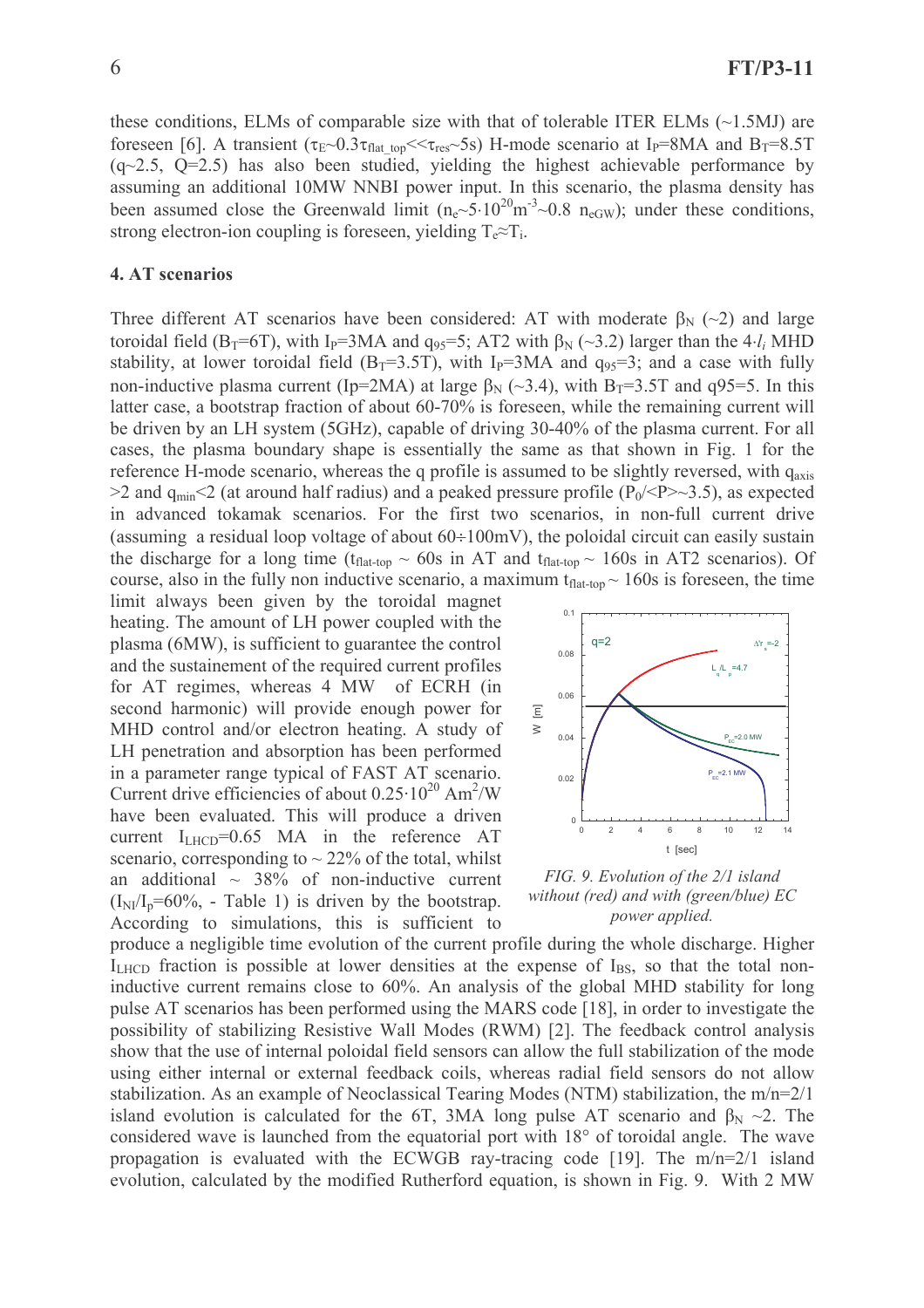$P_{EC}$  (EC power input), the island width is stabilized below 3 cm (about 34% of its saturation value), with 5.5 cm EC current density radial size and  $J_{CD}/J_{BS} = 1.15$  (ratio of driven to bootstrap current densities). A small increase of  $P_{EC}$  (less than 0.2 MW) leads to full island stabilization. Besides for NTM stabilization in long pulse AT scenarios, the ECRH system on FAST is also used for electron heating and current drive tasks at densities below  $3.6 \cdot 10^{20}$  m<sup>-3</sup>. which is the cut-off for the ordinary mode for the chosen frequency of 170 GHz (the same as ITER). The foreseen ECRH power ( $\sim$  4 MW at the plasma) is also able to control the current profile in the plasma core ( $r/a < 0.3$ ), where the J<sub>CD</sub> term, 50% larger than J<sub>OH</sub> (ohmic), can modify the q profile. Linear and quasi-linear calculations of ICRH wave absorption have been performed for the AT fully non-inductive current-drive (NICD) scenario  $(B_T=3.5, I_P=2MA$ and central density  $n_{e0} \sim 2.14 \times 10^{20}$  m<sup>-3</sup>) with a <sup>3</sup>He minority-heating scheme (7%)



FIG. 10. The effective parallel (blue) and perpendicular (red) temperatures of the supra-thermal  $^3$ He minority tail vs. the normalized radius r/a.

**SSOLFP** codes used and in combination. The antenna parameters considered for this study are the following: 1) 30MW coupled ICRH power at frequency  $f=33MHz$ (resonant layer r/a $\approx$ 0.1, close to the plasma centre), 2) power spectrum centered at parallel wave-number  $n||=9.5$ . Preliminary results show that the power deposited on minority ions  $(50\%)$  is completely redistributed to the bulk deuterium ions on the collisional time-scale. In Fig. 10, the effective parallel and perpendicular temperatures of the supra-thermal minority tail are shown vs. the

concentration) by means of TORIC

normalized radius. The perpendicular temperature reaches the peak value of 90 keV, well below the critical energy. Assuming 6MW of LH at 5GHz around 30-40% of  $I_{LHCD}$  can be driven, well aligned with the foreseen bootstrap current  $(\sim 60-70\%)$  and with the assumed reversed q profile.

### 5. Plasma position and shape control

Preliminary analyses have been performed to study the control of the plasma current, shape and position during the flat-top of the reference H-mode plasma scenario [4, 21]. The





optimization of a copper shell position inside the vacuum vessel (see Fig.1) slows the vertical stability growth time down to 100ms, with a comfortable stability margin. To avoid flux shielding during plasma breakdown the shell is toroidally segmented. The structure of the foreseen controller (in Fig. 11) consists of a feedback loop, which controls the derivative of the vertical position (using CS2U-CS2L) and PF3-PF4 coil pairs), and a slower

multivariable feedback loop, which controls the plasma current, shape and position. No 3D